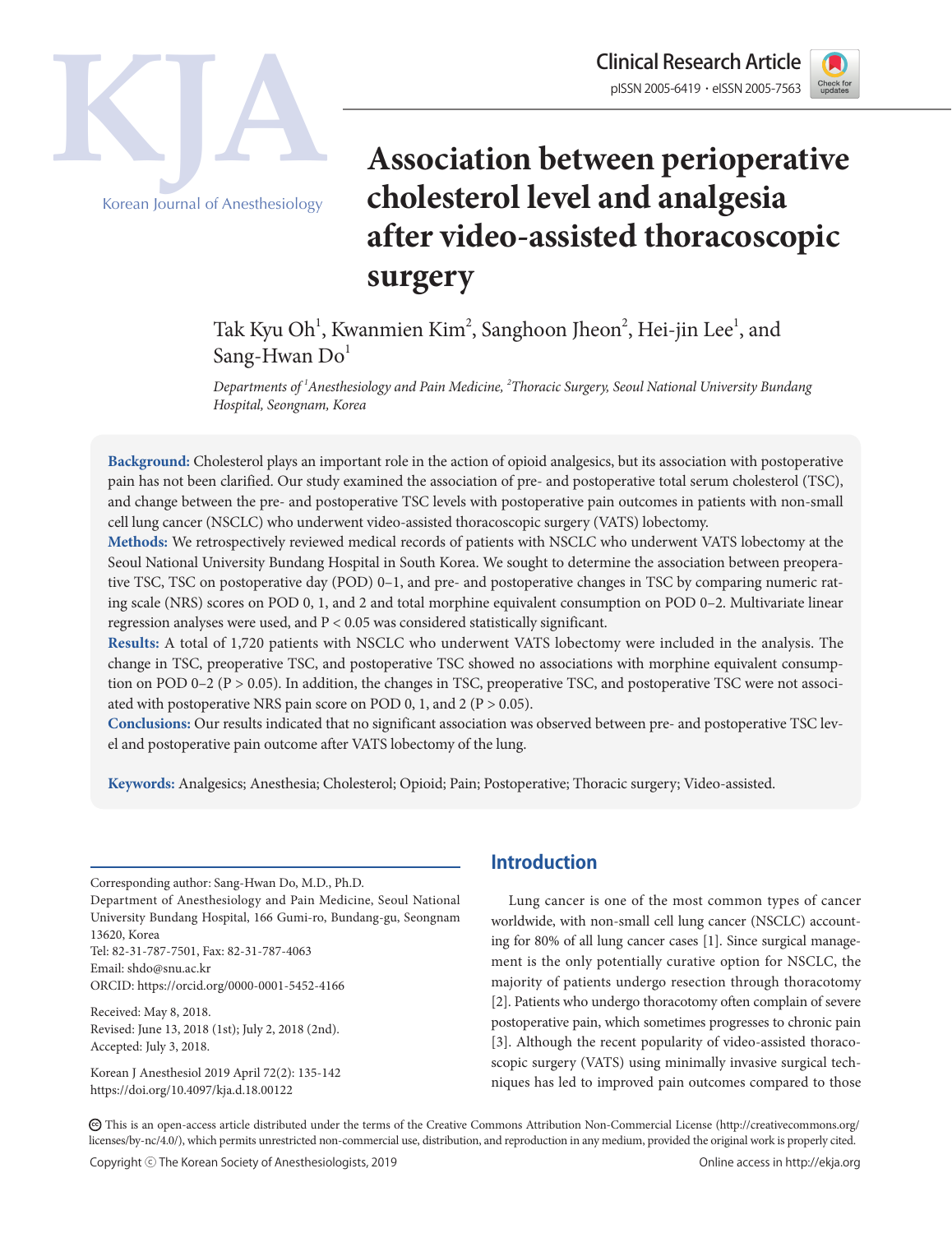associated with open thoracotomy, the management of postoperative pain is still an important issue in thoracic surgery.

Opioids are the analgesics of choice for pain control after thoracic surgery, and recent studies have reported that cholesterol is one crucial factor that influences the mechanisms of opioid action [4,5]. This is because μ-opioid receptors (OPRM1 or MOR) are located on the cell membrane in cholesterol-rich lipid raft microdomains that form alongside G protein-coupled receptors (GPCR) [6,7], the effects of morphine are also mediated by receptors encoded by MOR-1 [8]. The impact of cholesterol on the signaling of μ-opioid receptors has been reported through in-vitro [9] and animal studies [5]. In 2016, the first study to investigate the association between opioid dose and cholesterol levels in humans reported that the dosage of opioids used for pain control had a negative correlation with total serum cholesterol (TSC) levels in patients with advanced lung cancer [10].

On the basis of these findings, we recently conducted a retrospective analysis, in which we found no significant effect of preoperative TSC on postoperative pain outcome in patients with gastric cancer who had undergone laparoscopic surgery [11]. However, our previous study had a limitation in that we did not evaluate the relationship between TSC levels over the postoperative period and postoperative pain outcome. Since pain outcome is measured over the postoperative period, we hypothesized that postoperative TSC would correlate with postoperative pain. Thus, in this study, we aimed to explore the effects of preoperative TSC, postoperative TSC, and changes between the pre- and postoperative TSC levels on pain outcome after VATS lobectomy.

## **Materials and Methods**

This retrospective observational study was conducted with the approval of the Institutional Review Board of Seoul National University Bundang Hospital (SNUBH) in South Korea (approval number: B-1712/436-105). We reviewed the medical records of all patients over the age of 19 years who had been diagnosed with NSCLC and had undergone elective VATS lobectomy from January 1, 2011, to July 31, 2017. In addition, we included patients who underwent sublobar resection on other ipsilateral pulmonary lobes in the 'lobectomy' category but excluded those who underwent sublobar resection on the lung contralateral to the one on which lobectomy had been performed. The exclusion criteria included the following: requirement for additional operations within two days after lobectomy; intraoperative conversion of the procedure to open thoracotomy; conversion of the procedure to bilobectomy or pneumonectomy; missing or inaccurate data on pain outcomes or TSC; requirement for thoracic epidural analgesia; patients who participated in randomized trials that required the intraoperative infusion of magnesium sulfate [12]; and surgery involving organs outside the thoracic cavity.

#### Analgesic protocol for thoracic surgery

Experienced thoracic surgeons routinely perform lung lobectomy operations using the VATS method [13]. Additionally, trained anesthetists perform thoracic anesthesia using standardized anesthetic techniques. In our study, in general, remifentanil infusion was used intraoperatively for balanced anesthesia, and fentanyl-based intravenous patient-controlled analgesia was administered postoperatively. Further, additional opioids were used for pain control upon patients' request and according to the surgeons' judgment. Non-steroidal anti-inflammatory drugs or acetaminophen were generally not administered for 2 to 3 days after the operation.

#### Measurements and outcomes

We collected the following data: sex, age, height (cm), weight (kg), American Society of Anesthesiologists classification, Charlson Comorbidity Index score, histologic type of NSCLC, postoperative intensive care unit admission, surgery time (min), duration of hospital stay (day), pre- and postoperative TSC (mg/ dl) levels, changes in TSC levels, total opioid consumption on postoperative day (POD) 0–2, and pain scores.

Preoperative cholesterol level was defined as the value obtained from the results of laboratory tests conducted at least one month before surgery, while postoperative cholesterol was the value obtained from the results of laboratory tests conducted on POD 0–1. The change in TSC was calculated by subtracting the pre- from the post-operative TSC value. To calculate total opioid consumption, all opioids used on POD 0–2 were converted as per the standard conversion ratio into oral morphine equivalent (mg) and summed (Appendix 1) [14]. Pain scores were reported using the standard 0–10 numeric rating scale (NRS). Postoperative resting NRS scores were measured at least five times daily by registered nurses. Our study defines the NRS score on a specific day as the average of all resting NRS scores on the same day. All medical records were collected by medical record technicians blinded to the purpose of this study, and the main researchers were blinded to the data until statistical outcomes were obtained.

The primary outcome measure for this study was differences in postoperative pain outcomes after VATS lobectomy according to pre- and postoperative TSC levels. For the purposes of this study, we used the values of 160 mg/dl and 200 mg/dl—levels identified as clinically significant [15,16]—as the cut-off points of TSC, and divided patients into three groups on the basis of their TSC levels (< 160: low; 160–199: medium; ≥ 200: high). We investigated differences in postoperative pain outcomes among these groups. In addition, subgroup analysis was performed to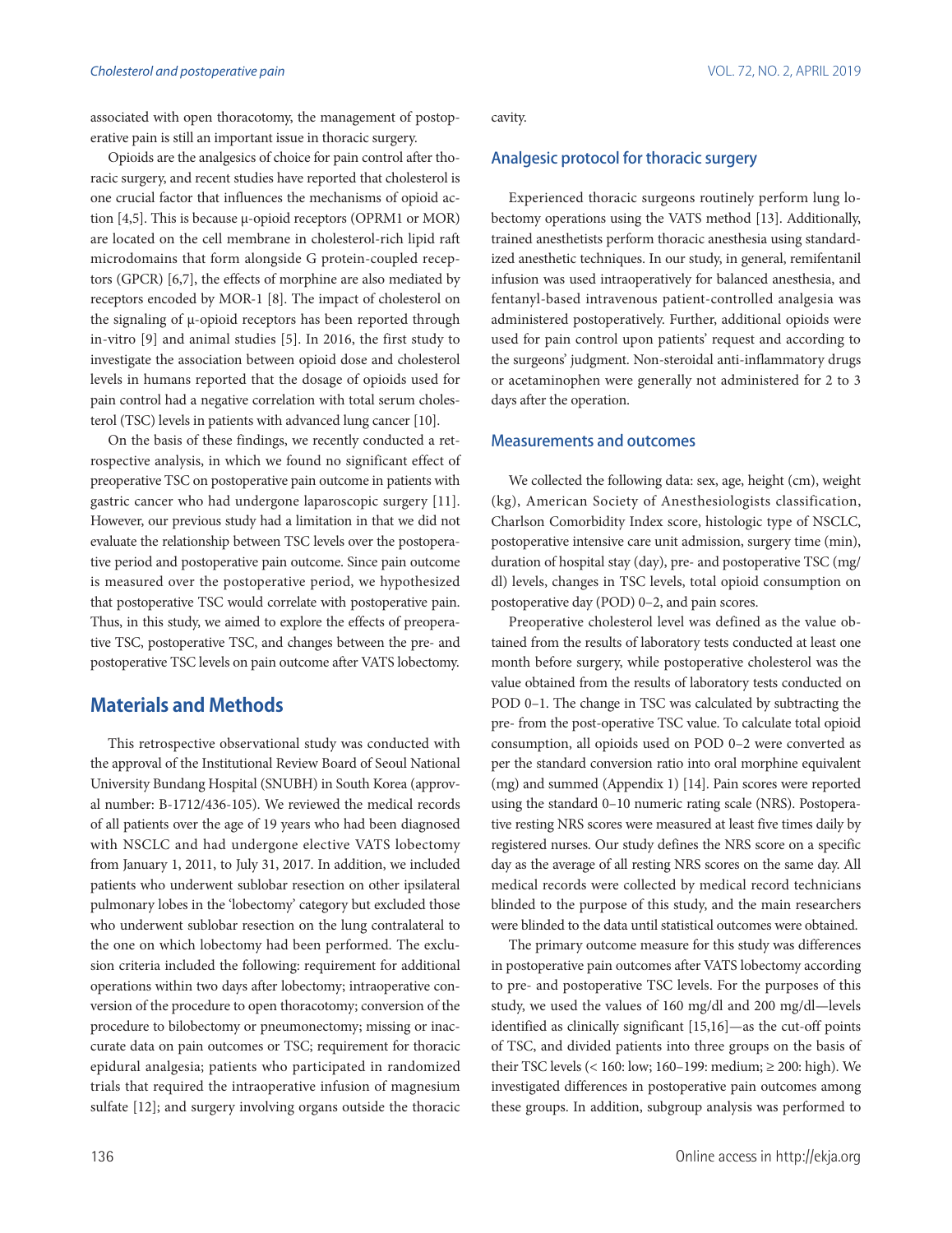investigate the differences in the primary outcome as a function of postoperative pain intensity, by splitting the patients in the POD 0–2 groups into  $<$  4 and  $\geq$  4 subgroups on the basis of average NRS pain score.

#### Statistical analysis

To compare the three groups of patients (low, medium, and

| Table 1. Demographic and Baseline Characteristics of Patients |  |  |  |
|---------------------------------------------------------------|--|--|--|
|---------------------------------------------------------------|--|--|--|

high TSC), we conducted one-way Analysis of Variance (ANO-VA)s for continuous variables and chi-square tests for categorical variables. To investigate the significant factors associated with postoperative pain outcome after VATS lobectomy of the lung, we performed multivariate linear regression analyses for morphine equivalent consumption on POD 0–2, and NRS pain score on POD 0–2. The subgroup analyses for groups with NRS pain scores  $<$  4 and  $\geq$  4 within the POD 0–2 groups were

|                               | Postoperative TSC group (mg/dl) |                    |                   |         |
|-------------------------------|---------------------------------|--------------------|-------------------|---------|
| Variable                      | Low $(n = 849)$                 | Medium $(n = 646)$ | High $(n = 225)$  | P value |
| Sex: M                        | 556 (65.5%)                     | 335 (51.9%)        | 92 (40.9%)        | < 0.001 |
| Age $(yr)$                    | $64.7 \pm 12.3$                 | $62.1 \pm 11.5$    | $62.2 + 9.2$      | < 0.001 |
| Body mass index $(kg/m2)$     | $23.4 \pm 3.0$                  | $24.0 \pm 3.2$     | $24.6 \pm 3.2$    | < 0.001 |
| ASA class                     |                                 |                    |                   | < 0.001 |
| 1                             | 176 (20.7%)                     | 194 (30.0%)        | 73 (32.4%)        |         |
| $\overline{2}$                | 585 (68.9%)                     | 416 (64.4%)        | 143 (63.6%)       |         |
| $3 - 4$                       | 88 (10.4%)                      | $36(5.6\%)$        | $9(4.0\%)$        |         |
| Charson comorbidity index     | $3.1 \pm 1.5$                   | $2.7 \pm 1.2$      | $2.6 \pm 1.1$     | < 0.001 |
| Duration of surgery (min)     | $161.3 \pm 60.9$                | $147.6 \pm 54.6$   | $138.3 \pm 48.3$  | < 0.001 |
| Histologic type: Sqcc         | 425 (49.9%)                     | 245 (37.8%)        | 98 (43.6%)        | < 0.001 |
| Length of hospital stay (day) | $9.7 \pm 7.3$                   | $8.8 \pm 22.8$     | $7.3 \pm 3.5$     | 0.109   |
| Postoperative ICU admission   | $97 \pm 11.4$                   | $38 \pm 5.9$       | $6 \pm 2.7$       | < 0.001 |
| Postoperative TSC (mg/dl)     | $131.5 \pm 23.1$                | $177.5 \pm 11.2$   | $221.8 \pm 20.2$  | < 0.001 |
| Preoperative TSC (mg/dl)      | $158.2 \pm 29.5$                | $195.0 \pm 27.3$   | $226.0 \pm 32.2$  | < 0.001 |
| Change in TSC (mg/dl)         | $-26.1 \pm 28.4$                | $-17.3 \pm 25.7$   | $-4.3 \pm 32.6$   | < 0.001 |
| Postoperative pain outcome    |                                 |                    |                   |         |
| ME consumption in POD 0-2     | $178.2 \pm 179.6$               | $167.9 \pm 172.2$  | $163.7 \pm 175.0$ | 0.419   |
| NRS pain score on POD 0       | $4.7 \pm 1.2$                   | $4.6 \pm 1.2$      | $4.7 \pm 1.2$     | 0.353   |
| NRS pain score on POD 1       | $3.0 \pm 1.0$                   | $2.9 \pm 1.0$      | $3.0 \pm 0.9$     | 0.679   |
| NRS pain score on POD 2       | $2.5 \pm 0.9$                   | $2.6 \pm 0.9$      | $2.4 \pm 0.9$     | 0.920   |

Values are presented as mean ± SD or number (percentage). Cholesterol group: Low: < 160 mg/dl, Medium: 160–199 mg/dl, High: ≥ 200 mg/dl. TSC: total serum cholesterol, ASA: American Society of Anesthesiologists, Sqcc: squamous cell carcinoma, ICU: intensive care unit, ME: morphine equivalent, POD: postoperative day, NRS: numeric rating scale.



**Fig. 1.** Box plots for morphine equivalent consumption (mg) according to preoperative (A) and postoperative (B) TSC level. TSC: total serum cholesterol, POD: postoperative day.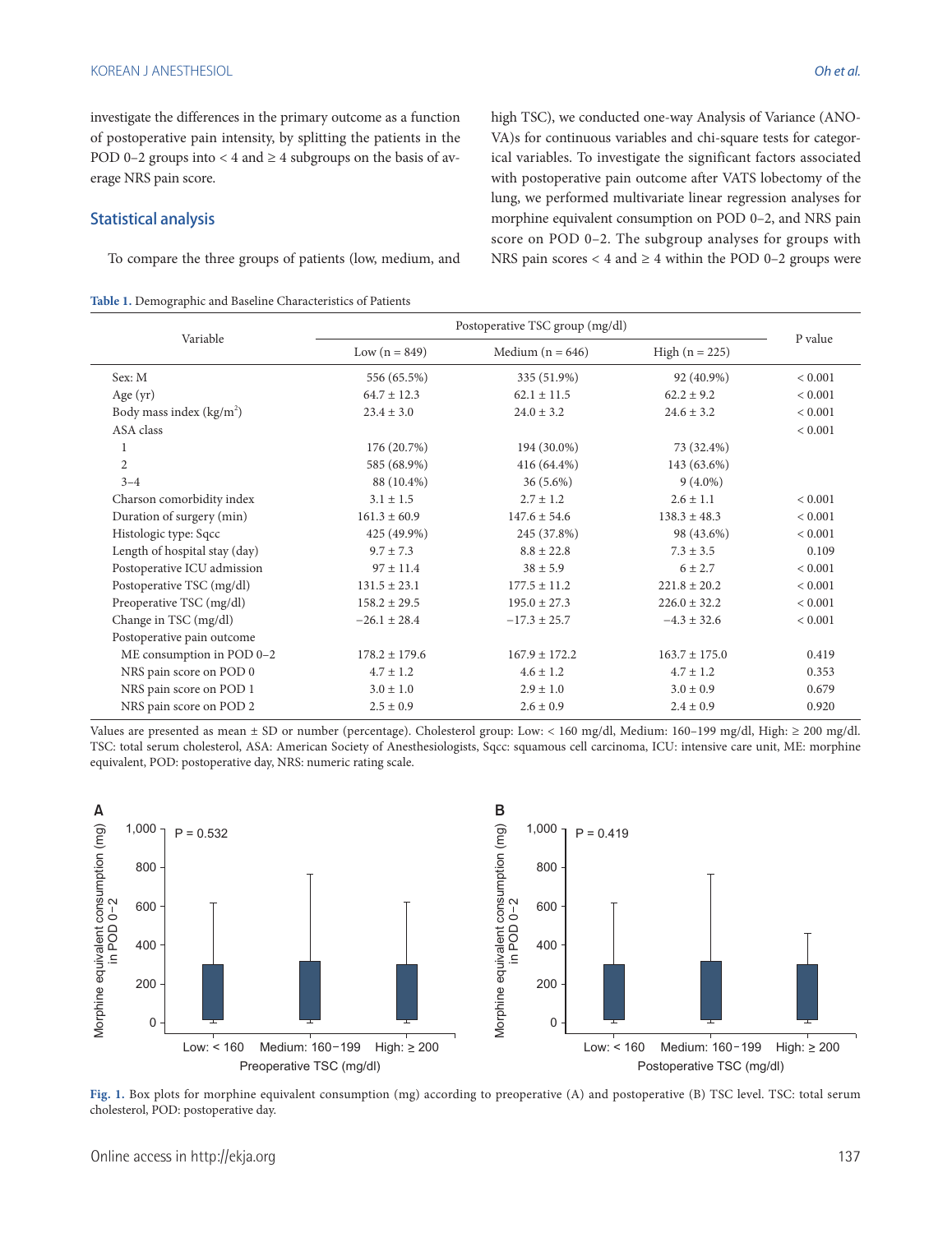performed using the same multivariate linear regression method used for morphine equivalent consumption on POD 0–2. Additionally, mean values with 95% CI of morphine equivalent consumption on POD 0–2 were presented as box plots for the preoperative and postoperative TSC groups. We considered P < 0.05 statistically significant and used IBM SPSS version 23.0 software (IBM Corp., USA) for the analyses.

# **Results**

A total of 1,952 patients over the age of 19 years were diagnosed with NSCLC and underwent VATS lobectomy between January 1, 2011, and July 31, 2017. Among these patients, the following cases were excluded from the analysis: 1) 86 cases with missing data on pain outcomes or on TSC; 2) 92 cases with intraoperative conversion of the procedure to open thoracotomy, bilobectomy, or pneumonectomy; 3) 38 cases of surgery involving organs outside the thoracic cavity; 4) 12 cases in which epidural analgesia was performed; and 5) 4 patients who participated in clinical trials using intraoperative magnesium sulfate infusion [12]. Thus, a total of 1,720 patients were included in the analysis. Of these patients, 849 belonged to the low TSC group, 646 to the medium TSC group, and 225 to the high TSC group, in terms of postoperative TSC levels. Table 1 compares the characteristics of these three groups.

| Table 2. Multivariate Linear Regression Analysis for Morphine Equivalent |
|--------------------------------------------------------------------------|
| Consumption (mg) in POD 0-2 after VATS Lobectomy of Lung                 |

| Variables                 | Coefficient (95% CI)      | P value     |
|---------------------------|---------------------------|-------------|
| Sex: F                    | $-13.3(-30.4, 4.0)$       | 0.132       |
| Age                       | $-0.9(-1.7,-0.2)$         | 0.015       |
| Body mass index           | $1.5(-1.2, 4.2)$          | 0.264       |
| ASA class                 |                           |             |
| $2$ (vs 1)                | $22.6(-23.7, 68.9)$       | 0.339       |
| $3-4$ (vs 1)              | $15.0(-5.9, 35.8)$        | 0.159       |
| Charson comorbidity index | $-0.4(-9.3, 8.6)$         | 0.938       |
| (1 increase)              |                           |             |
| Duration of surgery (min) | 0.5(0.4, 0.7)             | ${}< 0.001$ |
| Postoperative ICU         | $-17.5$ ( $-49.5$ , 14.4) | 0.282       |
| admission (vs ward)       |                           |             |
| Change in $TSC^*$ (mg/dl) | $0.2(-11.1, 6.5)$         | 0.144       |
| Preoperative TSC (mg/dl)  |                           |             |
| $< 160$ (vs: 160-199)     | $-7.3$ ( $-29.5$ , 14.9)  | 0.517       |
| $\geq$ 200 (vs: 160–199)  | $-10.7$ ( $-32.1$ , 10.6) | 0.324       |
| Postoperative TSC (mg/dl) |                           |             |
| $< 160$ (vs: 160-199)     | $-16.9(-37.6, 3.8)$       | 0.110       |
| $\geq$ 200 (vs: 160–199)  | $-5.9(-33.3, 21.6)$       | 0.676       |

POD: postoperative day, VATS: video-assisted thoracoscopic surgery, ASA: American Society of Anesthesiologists, ICU: intensive care unit, TSC: total serum cholesterol. \*The coefficient of change in TSC was derived from a multivariate linear regression model omitting preoperative and postoperative TSC, to avoid interaction between variables.

## Postoperative pain outcome after VATS lobectomy of lung according to TSC group

Figs. 1A and 1B show morphine equivalent consumption as box plots for the preoperative and postoperative TSC groups, respectively. There was no significant difference between the groups according to preoperative  $(P = 0.532)$  and postoperative  $(P = 0.419)$  TSC group. Table 2 shows the results of a multivariate linear regression analysis for morphine equivalent consumption on POD 0–2 after VATS lobectomy of the lung. The changes in TSC, preoperative TSC, and postoperative TSC showed no associations with morphine equivalent consumption on POD 0–2 (P > 0.05). Age (coefficient: −0.94, 95% CI [−1.70, −0.19],  $P = 0.015$ ) and surgery time (coefficient: 0.52, 95% CI [0.37, 0.67], P < 0.001) were the only factors associated with morphine equivalent consumption on POD 0–2. Table 3 shows the results of the multivariate linear regression analyses for the NRS pain score on POD 0, 1, and 2. Changes in TSC, preoperative TSC, and postoperative TSC were not associated with postoperative NRS pain score on POD 0, 1, and 2 ( $P > 0.05$ ). Finally, Table 4

**Table 3.** Multivariate Linear Regression Analysis for Pain Score on POD 0, 1, and 2 after VATS Lobectomy of Lung

| Variable                  | Coefficient (95% CI) | P value |
|---------------------------|----------------------|---------|
| NRS pain score on POD 0   |                      |         |
| Change in TSC* (mg/dl)    | 0.0(0.0, 0.0)        | 0.125   |
| Preoperative TSC (mg/dl)  |                      |         |
| $< 160$ (vs: 160–199)     | 0.1(0.0, 0.2)        | 0.254   |
| $\geq$ 200 (vs: 160–199)  | $0.0$ (-0.1, 0.0)    | 0.183   |
| Postoperative TSC (mg/dl) |                      |         |
| $< 160$ (vs: 160-199)     | $0.0$ (-0.2, 0.1)    | 0.213   |
| $\geq$ 200 (vs: 160–199)  | $0.0$ (-0.2, 0.2)    | 0.541   |
| NRS pain score on POD 1   |                      |         |
| Change in TSC* (mg/dl)    | 0.0(0.0, 0.0)        | 0.242   |
| Preoperative TSC (mg/dl)  |                      |         |
| $< 160$ (vs: 160–199)     | $0.1(-0.1, 0.2)$     | 0.284   |
| $\geq$ 200 (vs: 160–199)  | $-0.1$ $(-0.2, 0.1)$ | 0.233   |
| Postoperative TSC (mg/dl) |                      |         |
| $< 160$ (vs: 160-199)     | $-0.1$ $(-0.2, 0.1)$ | 0.393   |
| $\geq$ 200 (vs: 160–199)  | $0.0$ (-0.2, 0.1)    | 0.709   |
| NRS pain score on POD 2   |                      |         |
| Change in TSC* (mg/dl)    | 0.0(0.0, 0.0)        | 0.903   |
| Preoperative TSC (mg/dl)  |                      |         |
| $< 160$ (vs: 160-199)     | $0.0(-0.1, 0.1)$     | 0.560   |
| $\geq$ 200 (vs: 160–199)  | $0.0$ (-0.2, 0.7)    | 0.486   |
| Postoperative TSC (mg/dl) |                      |         |
| $< 160$ (vs: 160-199)     | $0.0(-0.1, 0.1)$     | 0.885   |
| $\geq$ 200 (vs: 160–199)  | $0.0$ (-0.2, 0.1)    | 0.548   |

POD: postoperative day, VATS: video-assisted thoracoscopic surgery, NRS: numeric rating scale, TSC: total serum cholesterol. \*The coefficient of change in TSC was derived from a multivariate linear regression model omitting preoperative and postoperative TSC, to avoid interaction between variables.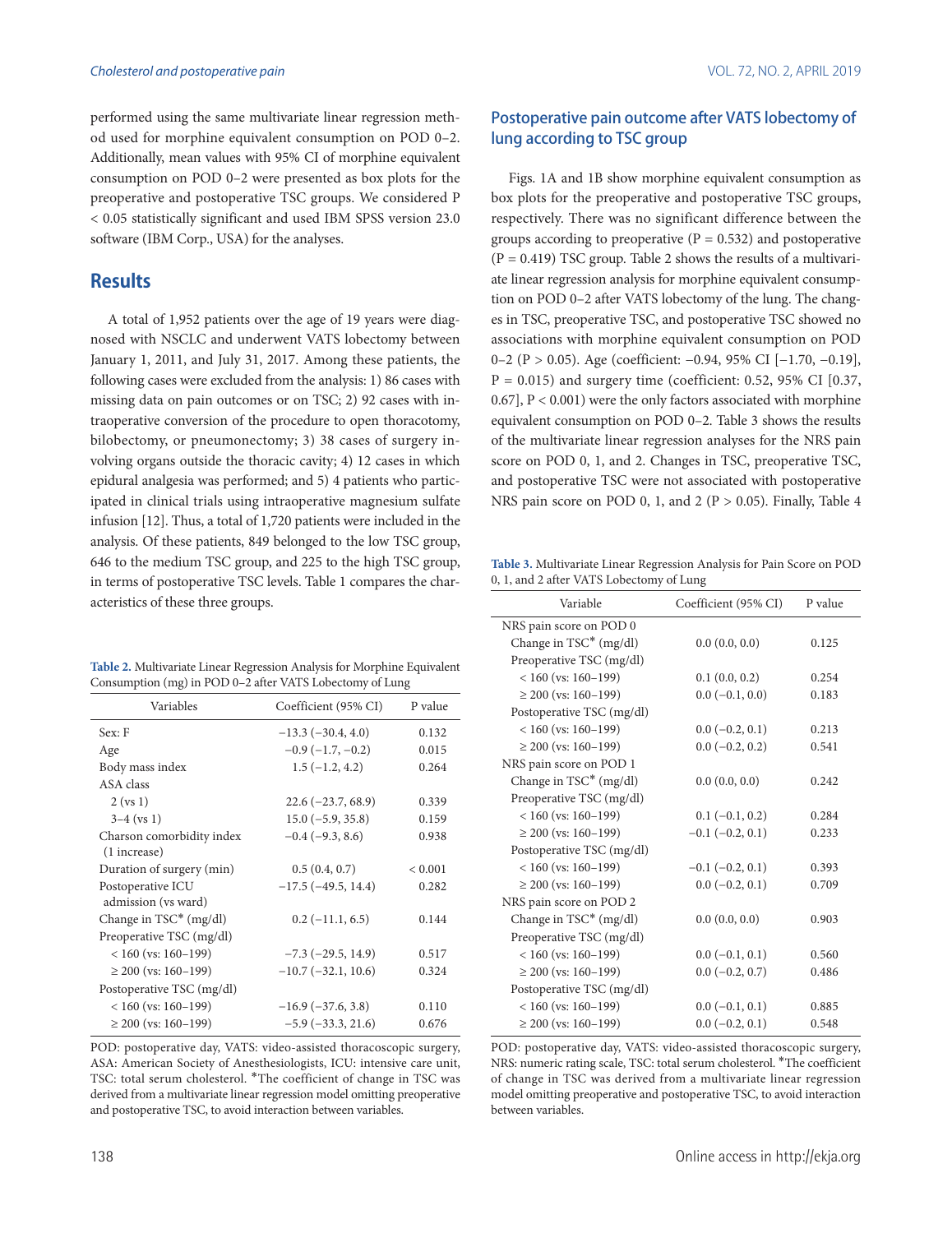| Variables                             | < 4 of average NRS pain score<br>in POD $0-2$ (n = 1,459) |             | $\geq$ 4 of average NRS pain score<br>in POD $0-2$ (n = 261) |             |
|---------------------------------------|-----------------------------------------------------------|-------------|--------------------------------------------------------------|-------------|
|                                       | Coefficient (95% CI)                                      | P value     | Coefficient (95% CI)                                         | P value     |
| Sex: F                                | $-11.2$ ( $-31.2$ , 8.9)                                  | 0.007       | $-1.0$ ( $-48.4, 46.4$ )                                     | 0.967       |
| Age $(yr)$                            | $-0.8(-1.7, 0.1)$                                         | 0.080       | $-1.0$ ( $-3.0$ , 1.1)                                       | 0.349       |
| Body mass index $(kg/m2)$             | $-0.8$ ( $-3.8$ , 2.3)                                    | 0.623       | $5.6(-2.0, 13.2)$                                            | 0.148       |
| ASA class                             |                                                           |             |                                                              |             |
| $2$ (vs 1)                            | 60.9(6.1, 115.6)                                          | 0.029       | $-68.9(-300.1, 62.2)$                                        | 0.302       |
| $3-4$ (vs 1)                          | 30.0(6.0, 54.0)                                           | 0.014       | $-21.5$ ( $-79.8, 36.8$ )                                    | 0.468       |
| Duration of surgery (min)             | 0.4(0.3, 0.6)                                             | ${}< 0.001$ | 0.9(0.5, 1.3)                                                | ${}< 0.001$ |
| Postoperative ICU admission (vs ward) | $23.5(-17.0, 64.1)$                                       | 0.255       | $23.1(-168.4, 214.6)$                                        | 0.813       |
| Change in $TSC^*$ (mg/dl)             | $0.1 (-0.2, 0.4)$                                         | 0.527       | $1.2(-0.2, 2.1)$                                             | 0.085       |
| Preoperative TSC (mg/dl)              |                                                           |             |                                                              |             |
| $< 160$ (vs: 160–199)                 | $-18.0(-43.1, 7.1)$                                       | 0.160       | $49.1 (-12.3, 110.4)$                                        | 0.117       |
| $\geq$ 200 (vs: 160–199)              | $0.1 (-25.2, 25.4)$                                       | 0.993       | $-29.4(-95.1, 36.4)$                                         | 0.380       |
| Postoperative TSC (mg/dl)             |                                                           |             |                                                              |             |
| $< 160$ (vs: 160–199)                 | $-13.9(-37.9, 10.2)$                                      | 0.258       | $-38.7(-98.5, 21.1)$                                         | 0.203       |
| $\geq$ 200 (vs: 160–199)              | $3.2 (-27.5, 33.9)$                                       | 0.839       | $-18.0$ ( $-102.0$ , 66.0)                                   | 0.674       |

**Table 4.** Multivariate Linear Regression Analysis for Morphine Equivalent Consumption (mg) on POD 0–2 after VATS Lobectomy of Lung in POD 0–2 Groups with Average NRS Pain Scores < 4 and ≥ 4

POD: postoperative day, VATS: video-assisted thoracoscopic surgery, NRS: numeric rating scale, ASA: American Society of Anesthesiologists, ICU: intensive care unit, TSC: total serum cholesterol. \*The coefficient of change in TSC was derived from a multivariate linear regression model omitting preoperative and postoperative TSC, to avoid interaction between variables.

shows the results of a multivariate linear regression analysis for morphine equivalent consumption on POD 0–2 after VATS lobectomy of the lung in POD 0–2 groups with average NRS pain scores  $<$  4 and  $\geq$  4. There was no significant association between pre- and postoperative TSC groups and morphine equivalent consumption in POD 0–2 in either group ( $P > 0.05$ ).

#### **Discussion**

This study was performed to explore the effects of preoperative TSC, postoperative TSC, and changes in TSC on pain outcomes after VATS lobectomy. Our results indicated that neither preoperative TSC nor postoperative TSC was associated with postoperative pain outcomes on POD 0–2. These findings may be clinically meaningful since they were derived from multivariate linear regression analyses. It is also notable that these results match with our previous findings in a study on laparoscopic surgery performed on patients with gastric cancer [11].

The results of this study may be explained as follows. First, the concept of postoperative inflammatory reaction and cholesterol homeostasis should be considered. Physical burdens or stressful conditions such as surgery are generally known to reduce TSC levels [17–19]. The human body releases cytokines over the postoperative period as a reaction to stress. This, in turn, causes the upregulation of low-density lipoprotein cholesterol, which leads to a reduction in TSC via the increase in peripheral cholesterol uptake [20]. In this study, we hypothesized

that patients with lower TSC levels would require a relatively higher opioid dosage to manage the same degree of pain; this hypothesis was based on the biochemical properties of cholesterol that affect the opioid signaling pathways [4]. Although this mechanism remains controversial, the impact of lipid composition on opioid signaling is becoming an important issue for the use of analgesics in clinical practice [21].

Although TSC levels were reduced postoperatively, our findings imply that cholesterol-related receptors may not have been significantly affected by cholesterol homeostasis, which is a postoperative physiologic reaction. In addition, a previous study found that in the central nervous system, cholesterol levels are controlled by a regulatory mechanism [22]. In summary, our findings provide indirect evidence that decreased postoperative TSC probably does not affect the opioid signaling pathway.

The findings of this study are concordant with those of our previous study recently conducted at the same institution [11]. The findings of our current study are clinically meaningful regarding the variable characteristics of pain resulting from the variety of surgical procedures in our previous study [11]. The postoperative pain resulting from thoracic surgery is usually more severe than the pain of abdominal surgery and is influenced by neuropathic pain caused by thoracotomy [23]. Neuropathic pain is more difficult to control by analgesics such as opioids than somatic pain [24]. The need for a chest drain tube after VATS lobectomy could also be another cause of severe pain [25]. Therefore, the results of our study—that neither pre- nor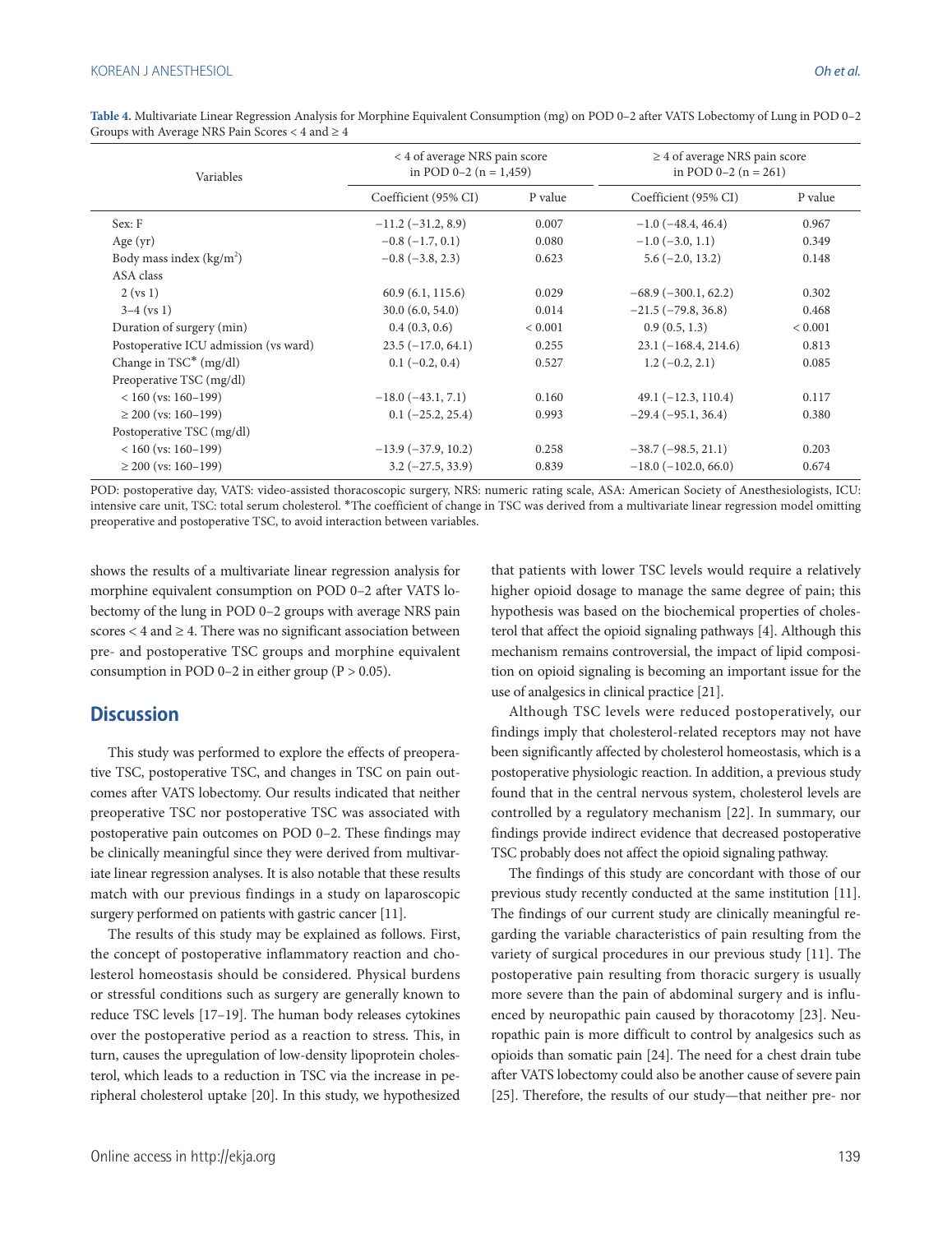postoperative TSC affected the pain outcome after VATS thoracic surgery—are clinically important considering the different pain characteristics in this study.

Another important factor for our study is the cut-off values of pre- and postoperative TSC level. We set the cut-off values as 160 and 200 mg/dl to divide the patients into three groups according to TSC level (low, medium and high). A TSC  $\geq$  200 is generally defined as hypercholesterolemia, which increases the risk of mortality from coronary heart disease or stroke [26]. In contrast, TSC < 160 is generally defined as hypocholesterolemia and is associated with indicators of bad prognosis in hospitalized patients [27]. Preoperative TSC levels of 160–199 appear to be a reference range that predicts a favorable long-term prognosis, so we set the cut-off values as 160 and 200 to divide the patients into three groups.

Our study has a few limitations that should be addressed. First, the inherent drawbacks of a retrospective design may have led to biases. Second, this was a single-center study, which might cast doubt on the generalizability of the findings. Third, although the main postoperative analgesic used was fentanyl, other types of opioids were also used where necessary, which compelled us to use opioid conversion formulas. Nonetheless, our study represents the first attempt to analyze the correlation of pre- and postoperative TSC and changes in TSC with pain outcomes after VATS lobectomy.

In conclusion, this study found that neither preoperative TSC

nor postoperative TSC was associated with postoperative morphine equivalent consumption on POD 0–2 and NRS pain score on POD 0, 1 and 2. These findings suggest that perioperative TSC level is not a significant factor in severe postoperative pain outcomes.

# **Conflicts of Interest**

No potential conflict of interest relevant to this article was reported.

# **Author Contributions**

Tak Kyu Oh (Conceptualization; Data curation; Formal analysis) Kwanmien Kim (Data curation) Sanghoon Jheon (Data curation) Hei-jin Lee (Data curation) Sang-Hwan Do (Methodology; Writing – review & editing)

#### **ORCID**

Tak Kyu Oh, https://orcid.org/0000-0002-4027-4423 Kwanmien Kim, https://orcid.org/0000-0003-4510-4172 Sanghoon Jheon, https://orcid.org/0000-0001-9366-5981 Hei-jin Lee, https://orcid.org/0000-0002-7569-0654 Sang-Hwan Do, https://orcid.org/0000-0001-5452-4166

# **References**

- 1. Siegel RL, Miller KD, Jemal A. Cancer statistics, 2016. CA Cancer J Clin 2016; 66: 7-30.
- 2. Pearson FG. Non-small cell lung cancer: role of surgery for stages I-III. Chest 1999; 116(6 Suppl): S500-3.
- 3. Bayman EO, Parekh KR, Keech J, Selte A, Brennan TJ. A prospective study of chronic pain after thoracic surgery. Anesthesiology 2017; 126: 938-51.
- 4. Zheng H, Pearsall EA, Hurst DP, Zhang Y, Chu J, Zhou Y, et al. Palmitoylation and membrane cholesterol stabilize μ-opioid receptor homodimerization and G protein coupling. BMC Cell Biol 2012; 13: 6.
- 5. Zheng H, Zou H, Liu X, Chu J, Zhou Y, Loh HH, et al. Cholesterol level influences opioid signaling in cell models and analgesia in mice and humans. J Lipid Res 2012; 53: 1153-62.
- 6. Patel HH, Murray F, Insel PA. G-protein-coupled receptor-signaling components in membrane raft and caveolae microdomains. Handb Exp Pharmacol 2008; (186): 167-84.
- 7. Qiu Y, Wang Y, Law PY, Chen HZ, Loh HH. Cholesterol regulates micro-opioid receptor-induced beta-arrestin 2 translocation to membrane lipid rafts. Mol Pharmacol 2011; 80: 210-8.
- 8. Klein G, Rossi GC, Waxman AR, Arout C, Juni A, Inturrisi CE, et al. The contribution of MOR-1 exons 1-4 to morphine and heroin analgesia and dependence. Neurosci Lett 2009; 457: 115-9.
- 9. Huang P, Xu W, Yoon SI, Chen C, Chong PL, Unterwald EM, et al. Agonist treatment did not affect association of mu opioid receptors with lipid rafts and cholesterol reduction had opposite effects on the receptor-mediated signaling in rat brain and CHO cells. Brain Res 2007; 1184: 46-56.
- 10. Huang Z, Liang L, Li L, Xu M, Li X, Sun H, et al. Opioid doses required for pain management in lung cancer patients with different cholesterol levels: negative correlation between opioid doses and cholesterol levels. Lipids Health Dis 2016; 15: 47.
- 11. Oh TK, Kim HH, Park DJ, Ahn SH, Do SH, Hwang JW, et al. Association of preoperative serum total cholesterol level with postoperative pain outcomes after laparoscopic surgery for gastriccancer. Pain Pract 2018; 18: 729-35.
- 12. Sohn HM, Jheon SH, Nam S, Do SH. Magnesium sulphate improves pulmonary function after video-assisted thoracoscopic surgery: a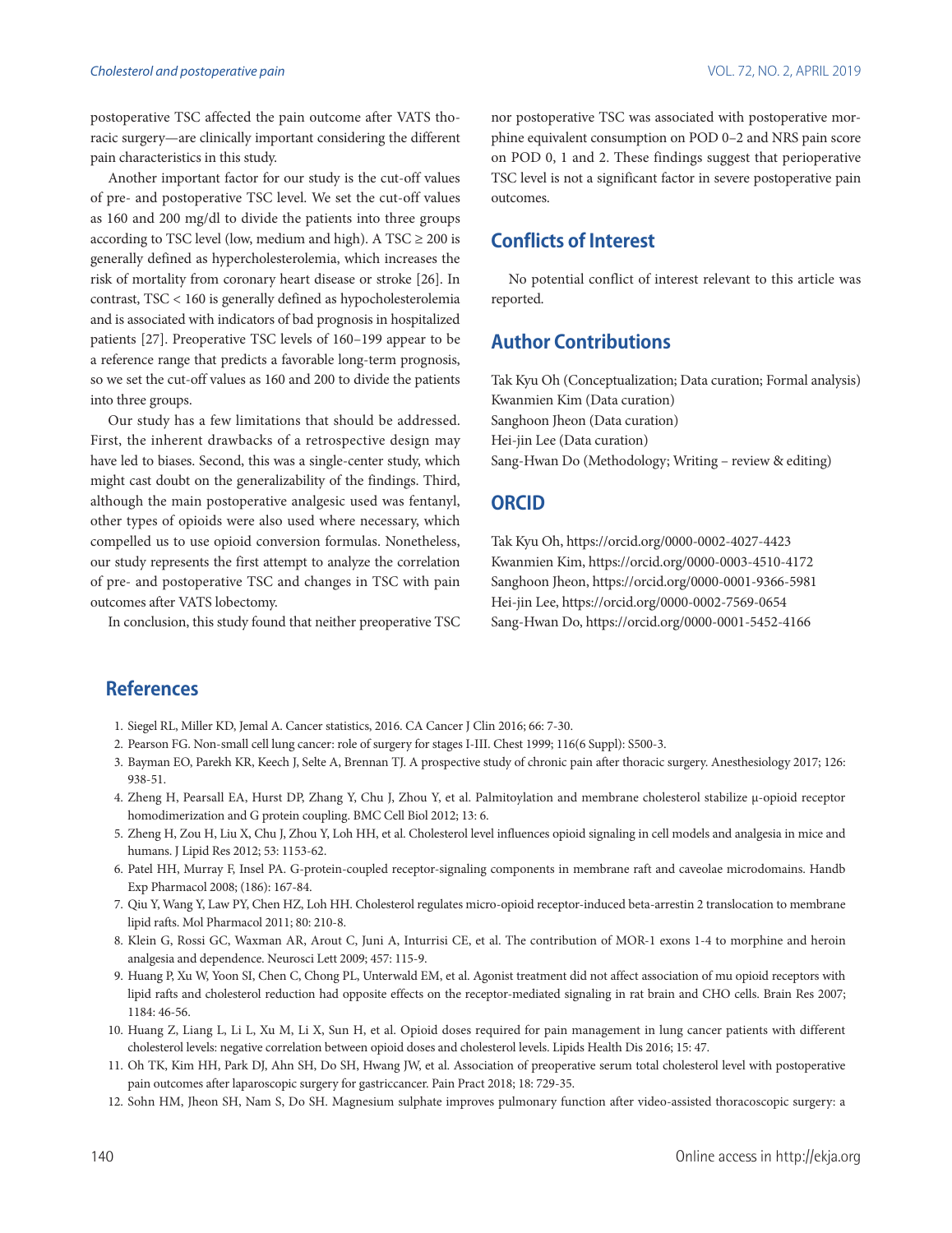randomised double-blind placebo-controlled study. Eur J Anaesthesiol 2017; 34: 508-14.

- 13. Kim K, Kim HK, Park JS, Chang SW, Choi YS, Kim J, et al. Video-assisted thoracic surgery lobectomy: single institutional experience with 704 cases. Ann Thorac Surg 2010; 89: S2118-22.
- 14. Derby SA. Opioid conversion guidelines for managing adult cancer pain. Am J Nurs 1999; 99: 62-5.
- 15. Neaton JD, Blackburn H, Jacobs D, Kuller L, Lee DJ, Sherwin R, et al. Serum cholesterol level and mortality findings for men screened in the multiple risk factor intervention trial. multiple risk factor intervention trial research group. Arch Intern Med 1992; 152: 1490-500.
- 16. Sempos CT, Cleeman JI, Carroll MD, Johnson CL, Bachorik PS, Gordon DJ, et al. Prevalence of high blood cholesterol among US adults. An update based on guidelines from the second report of the National Cholesterol Education Program Adult Treatment Panel. JAMA 1993; 269: 3009-14.
- 17. Elliott DC, Wiles CE 3rd. Low lipid concentrations in critical illness: hypocholesterolemia among trauma patients. Crit Care Med 1997; 25: 1437-9.
- 18. Gui D, Spada PL, De Gaetano A, Pacelli F. Hypocholesterolemia and risk of death in the critically ill surgical patient. Intensive Care Med 1996; 22: 790-4.
- 19. Higgins TL. Quantifying risk and assessing outcome in cardiac surgery. J Cardiothorac Vasc Anesth 1998; 12: 330-40.
- 20. Fraunberger P, Pilz G, Cremer P, Werdan K, Walli AK. Association of serum tumor necrosis factor levels with decrease of cholesterol during septic shock. Shock 1998; 10: 359-63.
- 21. Marino KA, Prada-Gracia D, Provasi D, Filizola M. Impact of lipid composition and receptor conformation on the spatio-temporal organization of μ-opioid receptors in a multi-component plasma membrane model. PLoS Comput Biol 2016; 12: e1005240.
- 22. Dietschy JM, Turley SD. Control of cholesterol turnover in the mouse. J Biol Chem 2002; 277: 3801-4.
- 23. Dualé C, Guastella V, Morand D, Cardot JM, Aublet-Cuvelier B, Mulliez A, et al. Characteristics of the neuropathy induced by thoracotomy: a 4-month follow-up study with psychophysical examination. Clin J Pain 2011; 27: 471-80.
- 24. Dellemijn P. Are opioids effective in relieving neuropathic pain? Pain 1999; 80: 453-62.
- 25. Luketich JD, Kiss M, Hershey J, Urso GK, Wilson J, Bookbinder M, et al. Chest tube insertion: a prospective evaluation of pain management. Clin J Pain 1998; 14: 152-4.
- 26. Stamler J, Daviglus ML, Garside DB, Dyer AR, Greenland P, Neaton JD. Relationship of baseline serum cholesterol levels in 3 large cohorts of younger men to long-term coronary, cardiovascular, and all-cause mortality and to longevity. JAMA 2000; 284: 311-8.
- 27. Noel MA, Smith TK, Ettinger WH. Characteristics and outcomes of hospitalized older patients who develop hypocholesterolemia. J Am Geriatr Soc 1991; 39: 455-61.